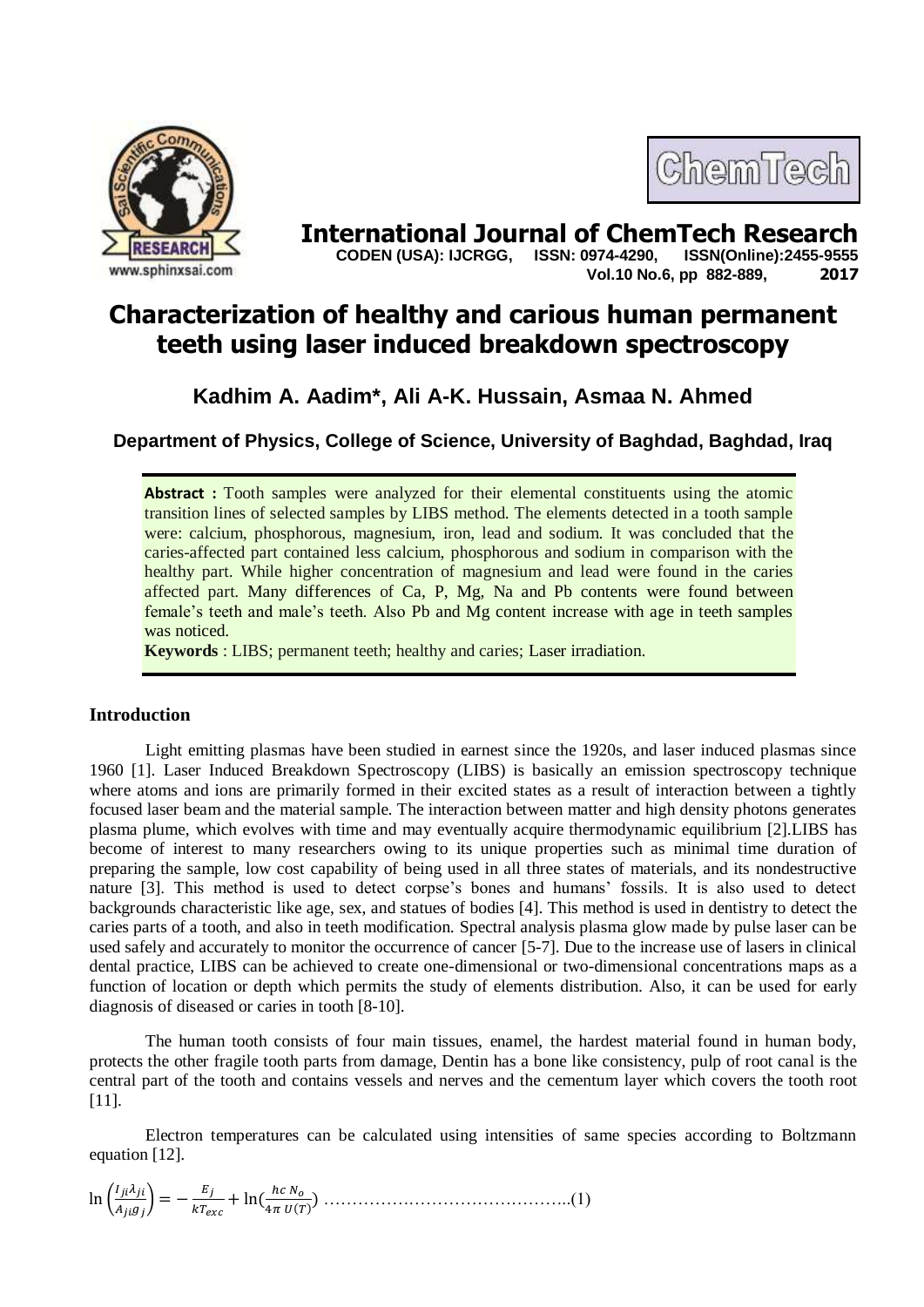Where  $I_{ji}$ is the intensity of the spectral line of the transition from level jto *i*,  $\lambda_{ji}$  is the wavelength,  $A_{ji}$  is the transition probability,  $g_i$  is the statistical weight,  $E_i$  is the energy value of higher level, and  $T_{\text{ex}}$  is the excitation temperature. Thus, a plot of  $\ln\left(\frac{l}{2}\right)$  $\frac{\partial P}{\partial i}$  versus the energy of the upper level  $E_j$  yields a straight line called Boltzmann plot,its slope is equals to  $-(KT<sub>exc</sub>)$ <sup>-1</sup>.

According to the Saha-Boltzmann equation electron density can be deduced from the intensity ratio of two lines matching to different ionization stages [12, 13].

 ) ⁄ ) ………………………..(2)

Where  $E_m$  and  $E_j$  are the upper level energies of neutral and single ionized transitions,  $E_{ion}$  is the ionization energy and  $n_e$  is the electron density.

#### **2. Experimental Part**

Samples of permanent human teeth were supplied by the dental clinics inAlfurat Hospital(Baghdad,Iraq). They were washed in sodium hypochlorite diluted with distilled water for 10 min to remove contamination from the outer surface, dried at room temperature, and thenthey were preserved in formalin solution.

The optical emission spectra for plasma ablated near teeth samples surfaces were recorded using LIBS experimental system shown in Fig. 1.It consists of pulse Nd: YAG laser of 10 ns duration, 10 Hz pulse repetition frequency, using wavelengths of 1064nm and 532 nm, with different energies (300-800 mJ). The laser beam was focused on the surface of the sample which is located at the focal length of a converging lens (f=10 cm). Optical fiber adjusted at 45° with beams directed at 5 cm distance from the sample where plasma was generated. Spectroscopic information was obtained from the laser induced targets plasma spectra in air, under atmospheric pressure. Each spectrum was obtained over a 150-1000 nm wavelength range.



**Fig. (1) The conventional LIBS system configuration**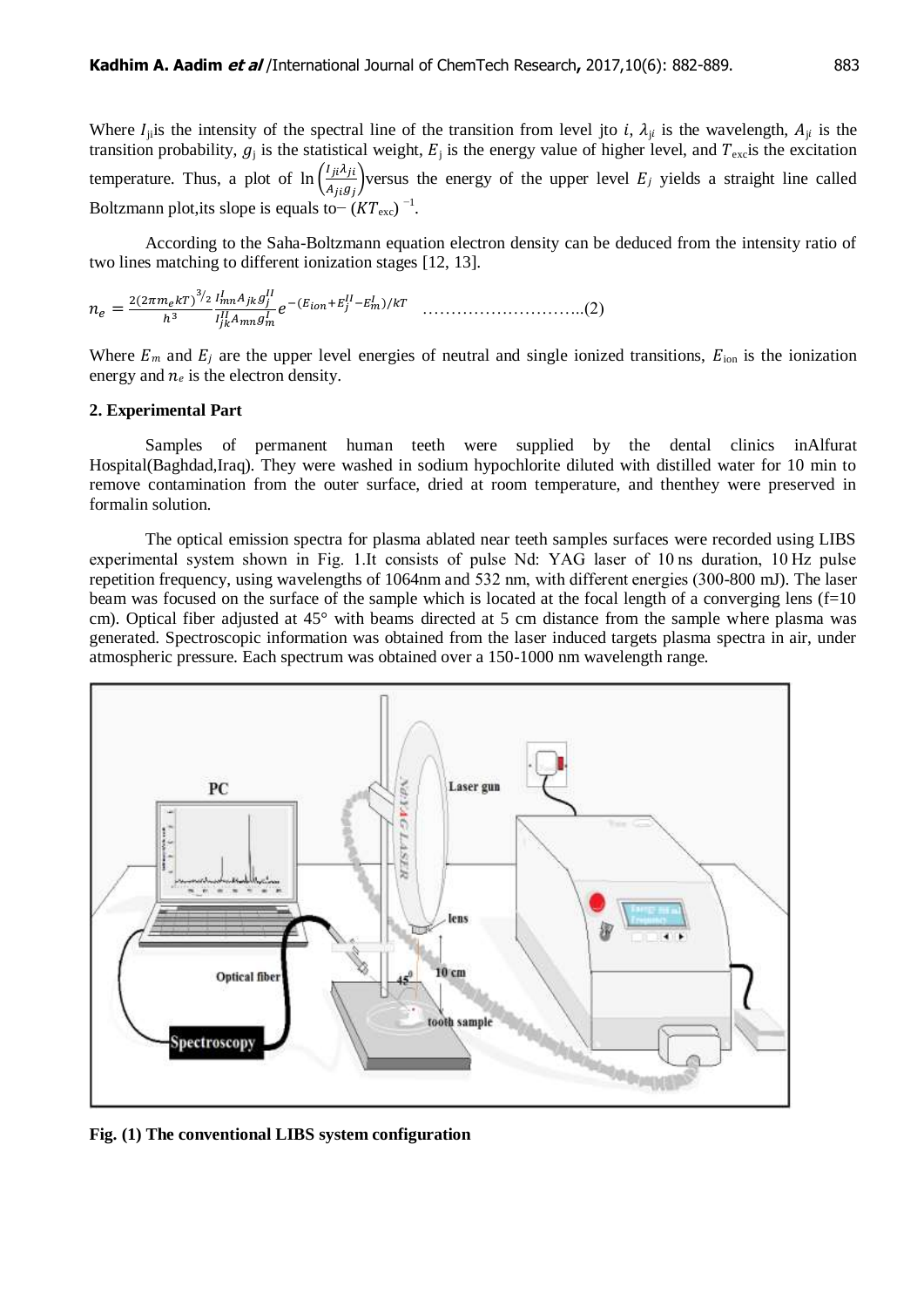#### **3. Results and Discussion**

#### **3.1 Healthy Teeth**

The results obtained from the enamel of males and females healthy permanent teeth showed statistically significant differences for Ca, P,Na, Mg and Fe. Concentrations of Ca, P and Na were higher in females, whereas Mg concentration was higher in males. The atomic lines intensities of these elements increased at high energies compared with that of low energies. Figure (2,a and b) shows LIBS spectra of males and females healthy teeth, respectively of age less than 30 years in spectral range 150-1000 nm at different energies of 300-800 mJ.



#### **Fig. (2) LIBS spectra of healthy enamel teeth (a. Males and b. Females) at different energies**

#### **3.2 Human Teeth (Healthy and Carious)**

Many elements, including Ca, F, Na, Mg, Fe and Pb were detected in the enamel of teeth samples. Changes of the elements relative composition of teeth are different with age and sex for healthy or non-healthy teeth.

Figures.(3-5) show the spectra of healthy and carious enamel tissue of male and female for age groups of(20-40),(40-60) and (above 60) years, respectively. It can be observed that the relative intensity of the elements Ca, P, Na and Fe for healthy enamel are higher than in carious enamel parts. A high contentof Pb and Mg was detected in the caries enamel. These results are in agreement with that of O. Samek[5].

## **Fig. (3) LIBS spectra of caries and healthy enamel teeth for group (20-40 year) (a. Males b. Females) at 800mJ**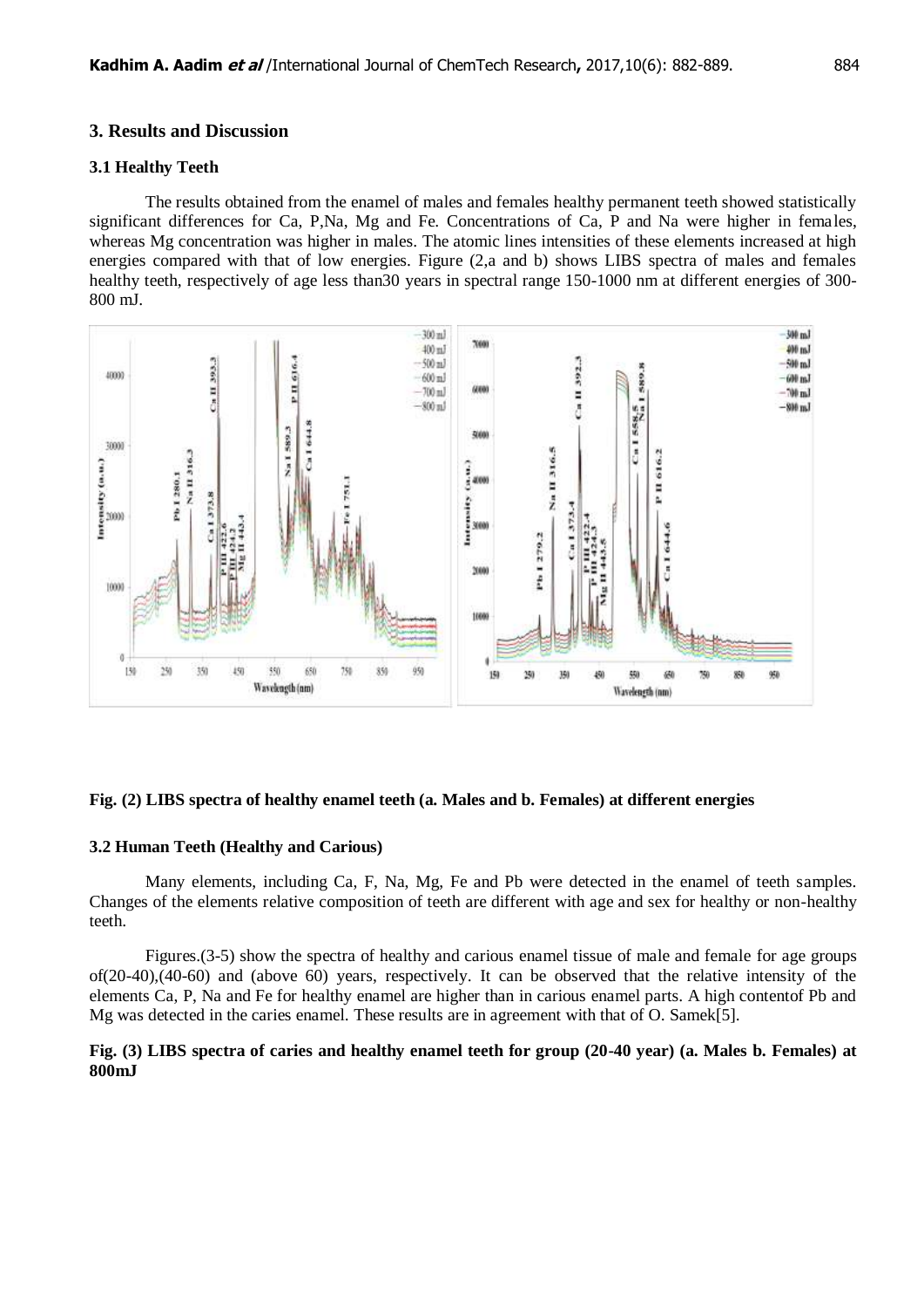

**Fig. (3) LIBS spectra of caries and healthy enamel teeth for group (20-40 year) (a. Males b. Females) at 800mJ**



**Fig.(4) LIBS spectra of caries and healthy enamel teeth for group (40-60year) (a. Males b. Females) at 800mJ**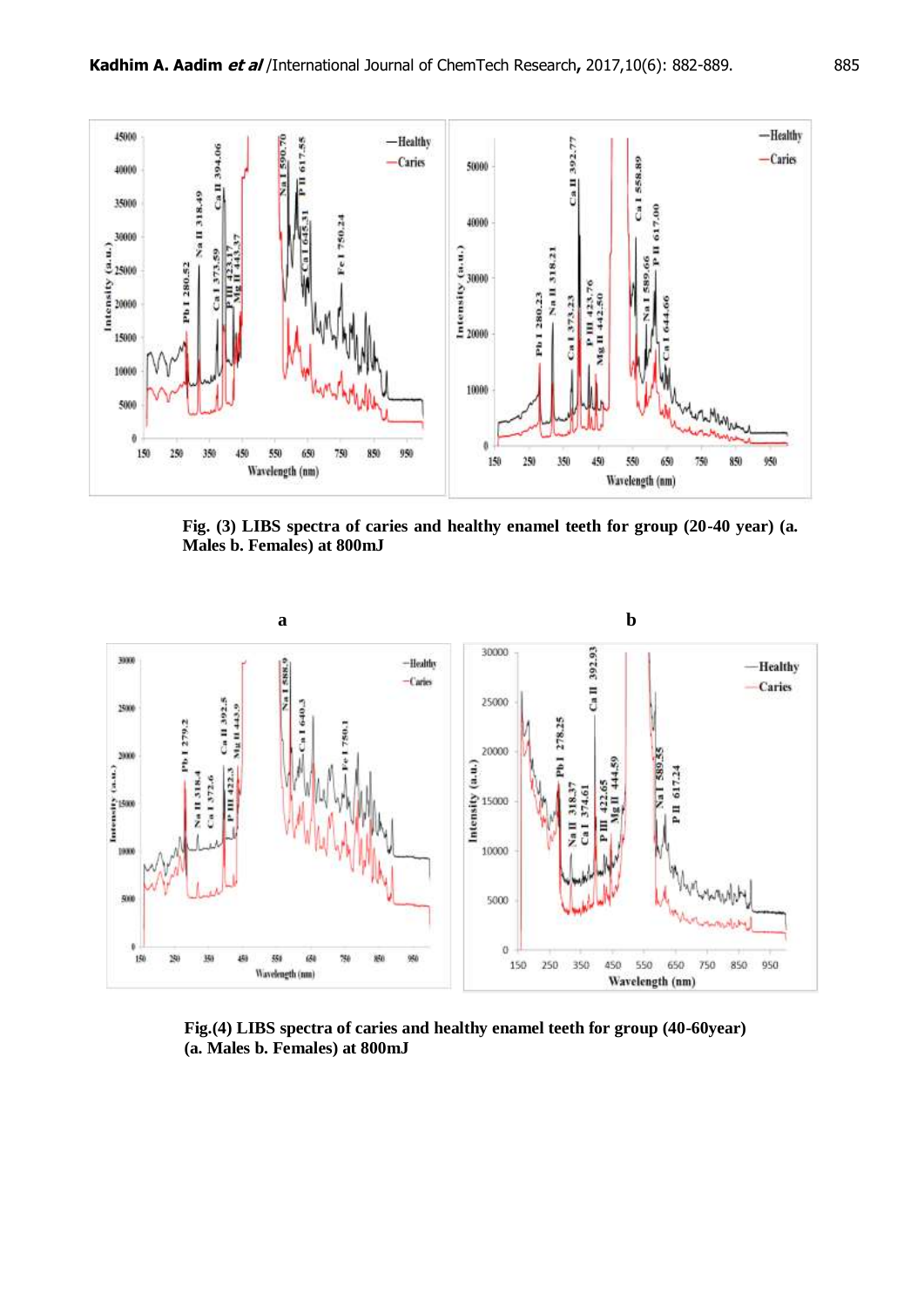

**Fig. (5) LIBS spectra of caries and healthy enamel teeth for group (> 60 year) (a. Males b. Females) at 800mJ**

#### **3.3 Relative statistics of Ca and Pb in human teeth**

This section studies Ca and Pb concentration in the enamel of teeth on the basis of database (age and sex). Figure.6 (a, and b) clearly depicts the Ca concentration of different ages and gender. It can be observed that maximum calcium concentration belongs to the age group 20-40, irrelevant of gender. Further, it is also observed that calcium concentration is almost twice in healthy teeth as compared to carious. In addition, it can be noticed from figure.6 (c and d), that lead can concentration in carious with age. But, carious parts of teeth have higher concentration of lead than its healthy parts. These results are agreement with that ofI. Baranowska[14].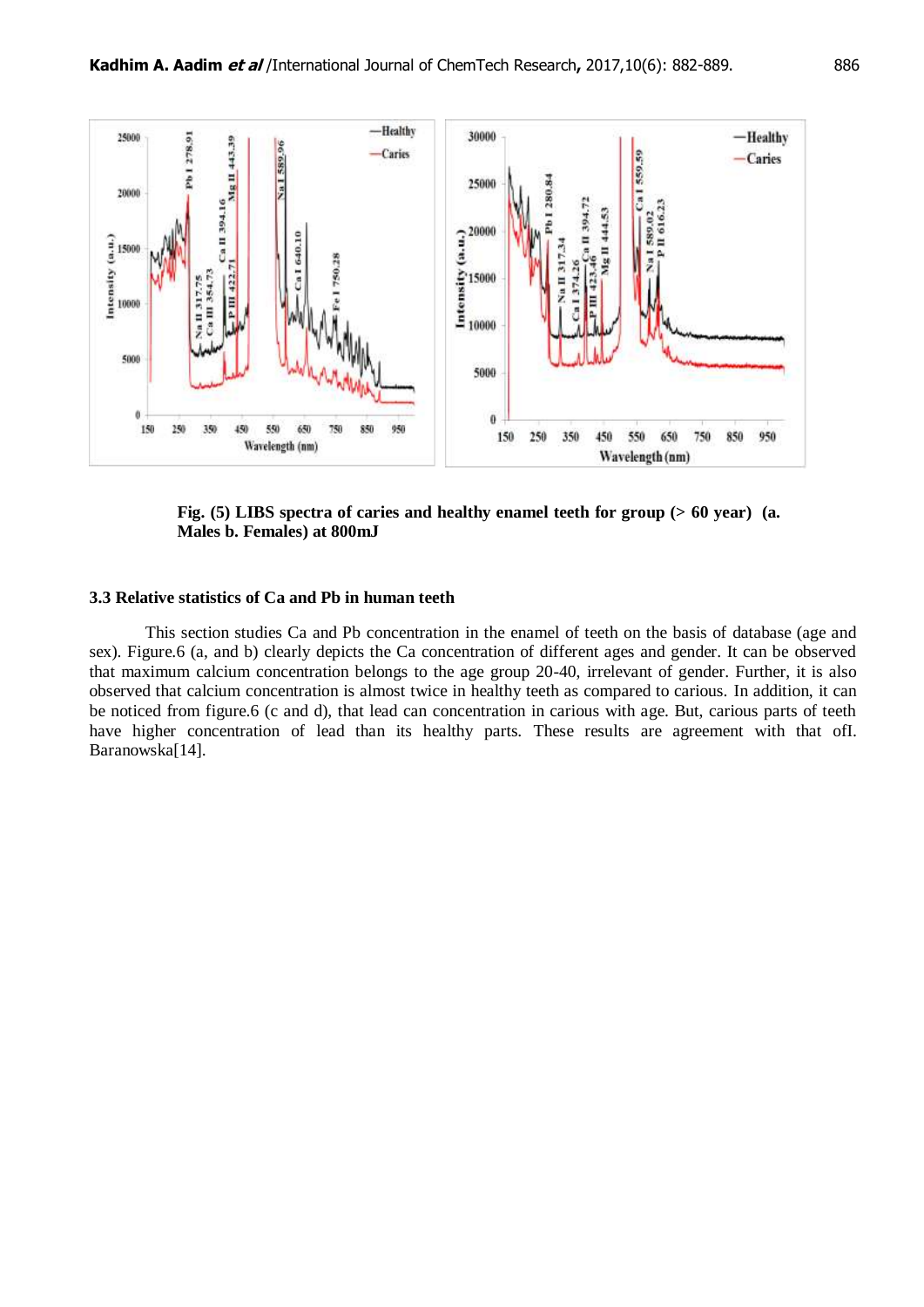

## **Fig. (6) Concentration of elements Ca and Pb at different ages (a. Ca in males, b. Ca in female's c. Pb in male's, and d. Pb in females)**

#### **3.4 Some qualitative analysis of plasma parameters**

The plasma parameters can be used to calculate electrons temperature and electron density according to Boltzmann equation and Saha-Boltzmann equation, respectively [12, 13].The Debye length is the measure of the penetration depth of the external electrostatic fields, i.e. of the boundary charge sheath thickness. The applied electrical potential will therefore develop mostly near surface, over a distance  $\lambda_{\rm D}$  called the Debye length and defined by [15].

$$
\lambda_D = \left(\frac{\varepsilon_0 k_B T_e}{n_e e^2}\right)^{1/2} \quad \dots \quad \dots \quad \dots \quad \dots \quad \dots \quad \dots \quad (3)
$$

Where  $\varepsilon_{\rm s}$  is permittivity of free space,  $k_B$ the Boltzmann constant and e<sup>2</sup>electron charge. It can be showed that the Debye length is a function of electron temperature  $(T_e)$ , and plasma density  $n_e \approx n_i$  (assuming singly charged ions). The plasma frequency of electron  $(\omega_p)$  can be calculated by[15].

 $\omega_p = (\frac{n_e e^2}{\sigma^2})$ ) ⁄ ……………………………………………….. ( 4)

Table.1 shows the plasma parameters calculation from healthy human teeth samples.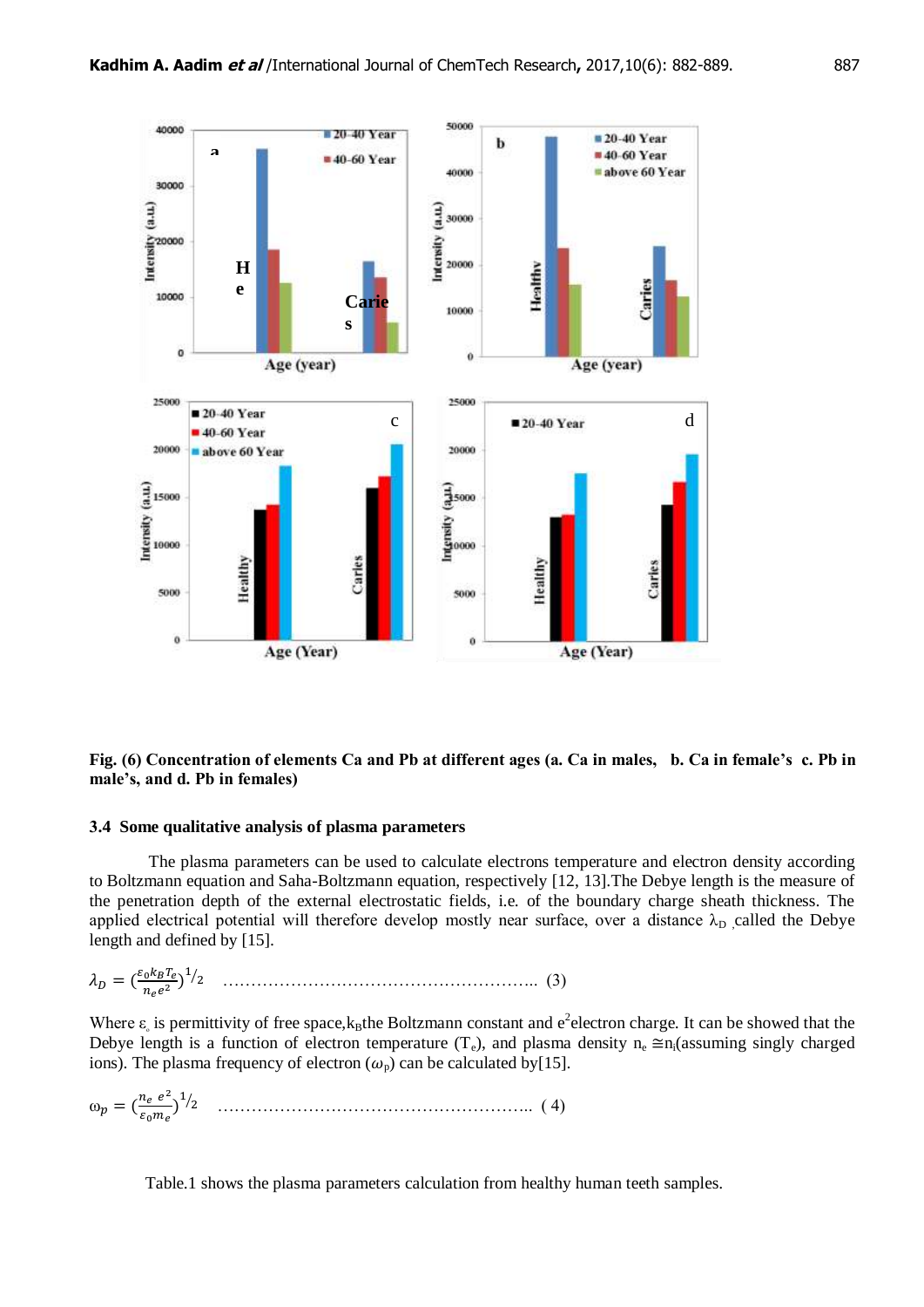| Te(eV)                              | 1.243     |
|-------------------------------------|-----------|
| $n_e * 10^{14}$ (cm <sup>-3</sup> ) | 3.176     |
| $\lambda_D$ (cm)                    | 0.0000478 |
| $f_p(Hz)*10^{11}$                   | 1.604     |

**Table1. Some qualitative analysis of plasma parameters**

#### **4. Conclusions**

The results of the present work have shown the potential use of the LIBS technique for discriminating between healthy and carious enamel teeth tissue of males and females. The concentration matrix elements (Ca and P) and non-matrix elements (Na, Fe) increase in healthy part while Mg and Pb increase in carious part. The concentration of several atomic elements in teeth sample changes with gender and age. Exploiting the changes in concentration ratios between the matrix elements (Ca and P) and non-matrix elements (Na, Fe, Mg and Pb), represented by the relative changes in the line intensities as seen in the LIBS spectra, of different ages and sex. The several atomic elements such as Ca, P and Na decrease with age. While a positive correlation for Pb and Mg content in teeth samples with age was noticed. The Ca concentration increases in females compare with males. Further developments could introduce LIBS allowing the dentist to monitor and control the problems of teeth during laser drilling of tooth.

## **Acknowledgment**

Special thanks to Dr. Zainab AL-Shaibany for my assistance.

### **References**

- 1. L. Radziemski, and D. Cremers, "A brief history of laser induced breakdown spectroscopy" Spectrochim.Acta, Vol. 87, pp.3–10, 2013.
- 2. K. Song, Y. Lee, and J. Sneddon, "Applications of laser inducedbreakdown spectrometry," Applied SpectroscopyReviews, Vol. 32, No. 3, pp. 183–235, 1997.
- 3. D. Cremers and L. Radziemski, "Handbook of Laser Induced Breakdown Spectroscopy", John Wiley & Sons, Ltd. ISBN: 0-470-09299-8, 2006.
- 4. M. Martin, N. Labbe, N. Andre et al., "High resolution applications of laser-induced breakdown spectroscopy for environmental and forensic applications," Spectrochimica Acta Part B, vol. 62, no. 12, pp. 1426–1432, 2007.
- 5. O. Samek, D. Beddows, H. Telle, G.Morris,M.Liska, and J. Kaiser, "Quantitative analysis of trace metal accumulation in teeth using laser-induced breakdown spectroscopy," Applied Physics A, vol. 69, no. 1, supplement, pp. 179–182, 1999.
- 6. O. Samek, H. Telle, and D. Beddows, "Laser-induced breakdown spectroscopy: a tool for real-time, in vitro and in vivo identification of carious teeth," BMC OralHealth, vol. 1, no.1, article 1, 2001.
- 7. A. Kumar, F.Yueh, J. P. Singh, and S. Burgess, "Characterization of malignant tissue cells by laserinduced breakdown spectroscopy," Applied Optics, vol. 43, no. 28, pp. 5399–5403, 2004.
- 8. S. J. Rehse, H. Salimnia and A. W. Miziolek, "Laser-induced breakdown spectroscopy (LIBS): an overview of recent progress and future potential for biomedical applications" Journal of Medical Engineering & Technology, vol.36, no.2, pp.77–89, 2012.
- 9. F. Anabitarte, A. Cobo, and J. M. Lopez-Higuera, "Laser-induced breakdown spectroscopy: fundamentals, applications, and challenges," ISRN Spectroscopy. Vol.2012, pp.12, 2012.
- 10. J. El Haddad, L. Canioni, and B. Bousquet, "Good practices in LIBS analysis: review and advices," Spectrochim. Acta B. Vol. 101, pp. 171–182, 2014.
- 11. P.F. Gonçalves, E.A. Sallum, A.W. Sallum, M.Z. Casati, S. Toledo and F.H.N. Junior, "Dental cementum reviewed: development, structure, composition, regeneration and potential functions", Braz. J. Oral Sci., Vol.4, no.12. pp.651-658, 2005.
- 12. Tognoni E. *et al.,* "A numerical study of expected accuracy and precision in calibration-free Laserinduced Breakdown Spectroscopy in the assumption of ideal analytical plasma". *Spectrochimica Acta Part B,* Vol. 62, no.12,pp 1287-1302, 2007.